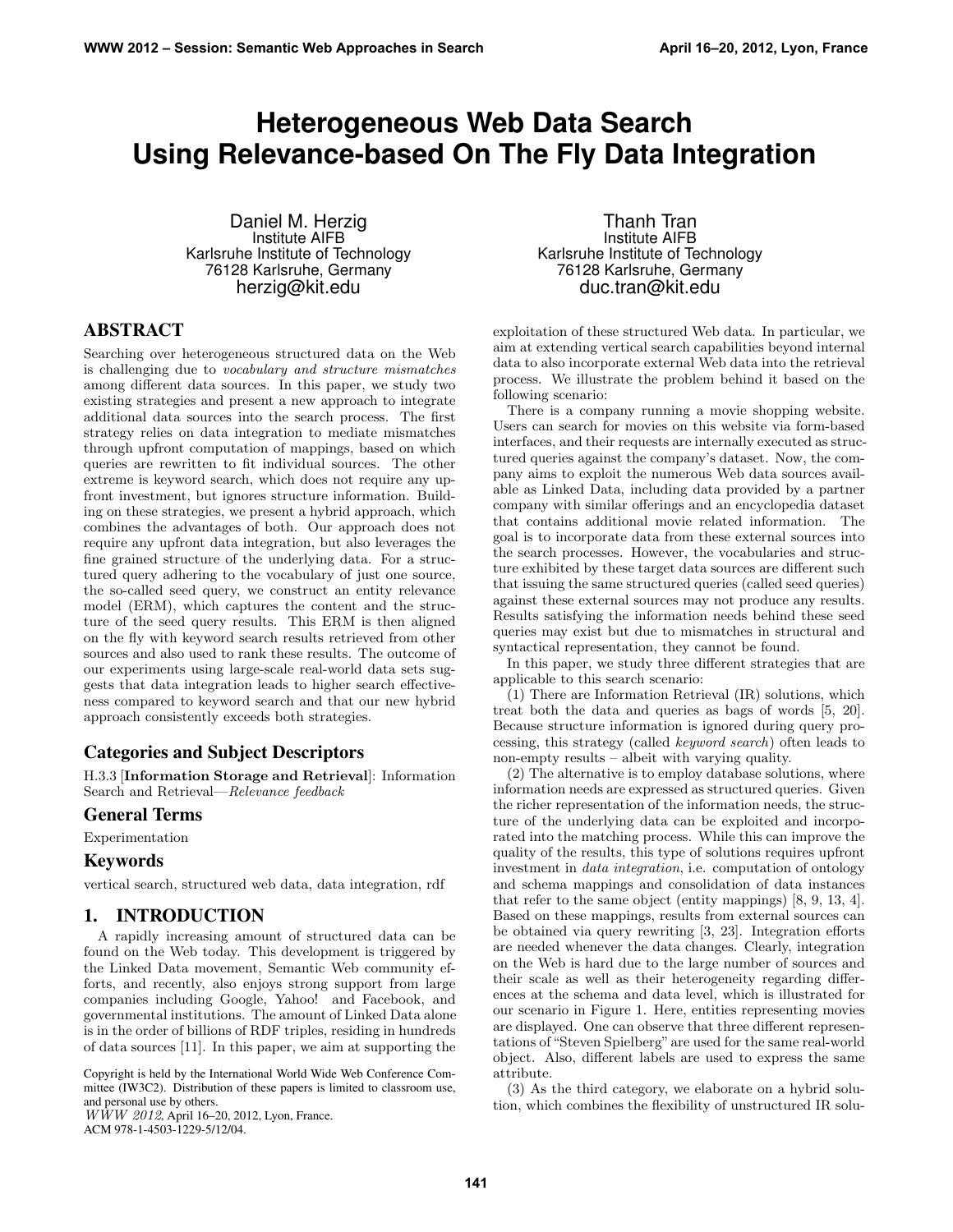

Figure 1: Data heterogeneity on the Web. Entities from three different Web datasets are represented differently at the schema level (e.g. *actors* vs. *starring*) and data level (e.g. *Spielberg, Steven* vs. *Steven* Spielberg).

tions (in the sense that no prior data integration is needed) and the expressiveness of database-style querying by incorporating the structure of the underlying data. The idea is to start with a structured seed query specified for one particular source. Based on the content and structure of the results obtained from this source, we construct an Entity Relevance Model (ERM) that can be seen as a compact representation of relevant results mirroring the underlying information need. Instead of relying on up-front computed mappings for rewriting the structured seed query, we treat the seed query as a keyword query and submit it against external data sources to obtain additional results. These candidates are obtained using a standard IR-based search engine. Then, we create mappings between the structure of each candidate result and the structure of the ERM on the fly. These mappings are used for an additional round of matching and ranking. Candidates which more closely match the content as well as the structure captured by the ERM are ranked higher. Thereby the structure of the ERM and of the result candidates are incorporated into the search process. Since, the same similarity metrics for creating the mappings are reused for ranking, this on the fly integration comes for free. As a result, this hybrid strategy not only takes structure information into account for more effective search, but also provides on the fly computed mappings that can support a pay-as-you-go integration paradigm where data integration is tightly embedded into the search process [16].

Contributions. The contributions of this work can be summarized as follows: (1) We perform a systematic study of the two main prevailing strategies towards searching external heterogeneous data sources. In particular, we show how to adopt the data integration approach to our scenario where the computation of entity mappings is challenging. (2) To achieve the best of both worlds, we elaborate an a hybrid approach that does not rely on upfront data integration, but uses a query-specific Entity Relevance Model (ERM) for searching as well as for computing mappings on the fly. (3) Based on large-scale experiments using real-world datasets, we observe that the data integration approach consistently provides better results than keyword search. The hybrid approach yields best results, outperforming keyword search by 120% and the data integration baseline by 54% on average in terms of Mean Average Precision. Further, this hybrid approach is able to leverage upfront integration results, leading to additional quality improvement when precomputed mappings are considered. The qualitative differences between these approaches are: Keyword search and the hybrid approach do not require upfront data integration. Additionally, the hybrid approach provides on the fly computed mappings that can be used for a pay-as-you-go integration process that can exploit user feedbacks for quality improvement (as discussed in [16]).

Outline. Section 2 defines the research problem and gives an overview of existing solutions and briefly sketches our new approach. This approach of relevance based on the fly mappings is presented in detail in Section 3. Evaluation results are presented in Section 4. Section 5 discusses the related work before we conclude in Section 6.

# 2. OVERVIEW

In this section, we present the setting of the addressed problem, and provide an overview of three different solutions.

# 2.1 Data Heterogeneity on the Web

The problem we address is situated in a Web data scenario. The kind of Web data that is of most interest is RDF data. For reasons of generality and simplicity, we employ a generic graph-based data model that omits specific RDF features such as blank nodes. In this model, entity nodes are RDF resources, literal nodes correspond to RDF literals, attributes are RDF properties, and edges stand for RDF triples:

Data Graph. The data is a directed and labeled graph  $G = (N, E)$ . The set of nodes N is a disjoint union of entities  $N_E$  and literals  $N_L$ , i.e.  $N = N_E \oplus N_L$ . Edges E can be conceived as a disjoint union  $E = E_E \oplus E_L$  of edges representing connections between entities, i.e.  $a(e_i, e_j) \in E_E$ , iff  $e_i, e_j \in N_E$ , and connections between entities and literals, i.e.  $a(e_i, e_j) \in E_L$ , iff  $e_i \in N_E$  and  $e_j \in N_L$ . Given this graph, we call the set of edges  $A(e_i) = \{a(e_i, e_j) \in$ E} the description of the entity  $e_i \in N_E$ , and each member  $a(e_i, e_j) \in A(e_i)$  is called an attribute of  $e_i$ . The set of distinct attribute labels of an entity  $e_i$ , i.e.  $A'(e_i) =$  ${a|a(e_i, e_j) \in A(e_i)}$ , is called the *model* of  $e_i$ .

It is clear that this notion of data graph is sufficiently general to capture not only RDF but also other types of Web data. For instance, data in a relational database can be mapped to this model by representing tuple ids as entity nodes, other tuple values are literal nodes that are connected to the corresponding ids that are in the same tuple, and foreign key relationships are captured as connections between entity nodes.

Data Heterogeneity. Web data reside in different datasets, each represented by a data graph. Typically, real-world Web datasets exhibit heterogeneity at the schema and the data level. At the data level, entities in different datasets, which refer to the same real-world object, may have different descriptions. Differences at the schema level occur when the same entity is represented in different datasets using attributes with different labels (different models). As mentioned in the introduction, Figure 1 exemplifies this het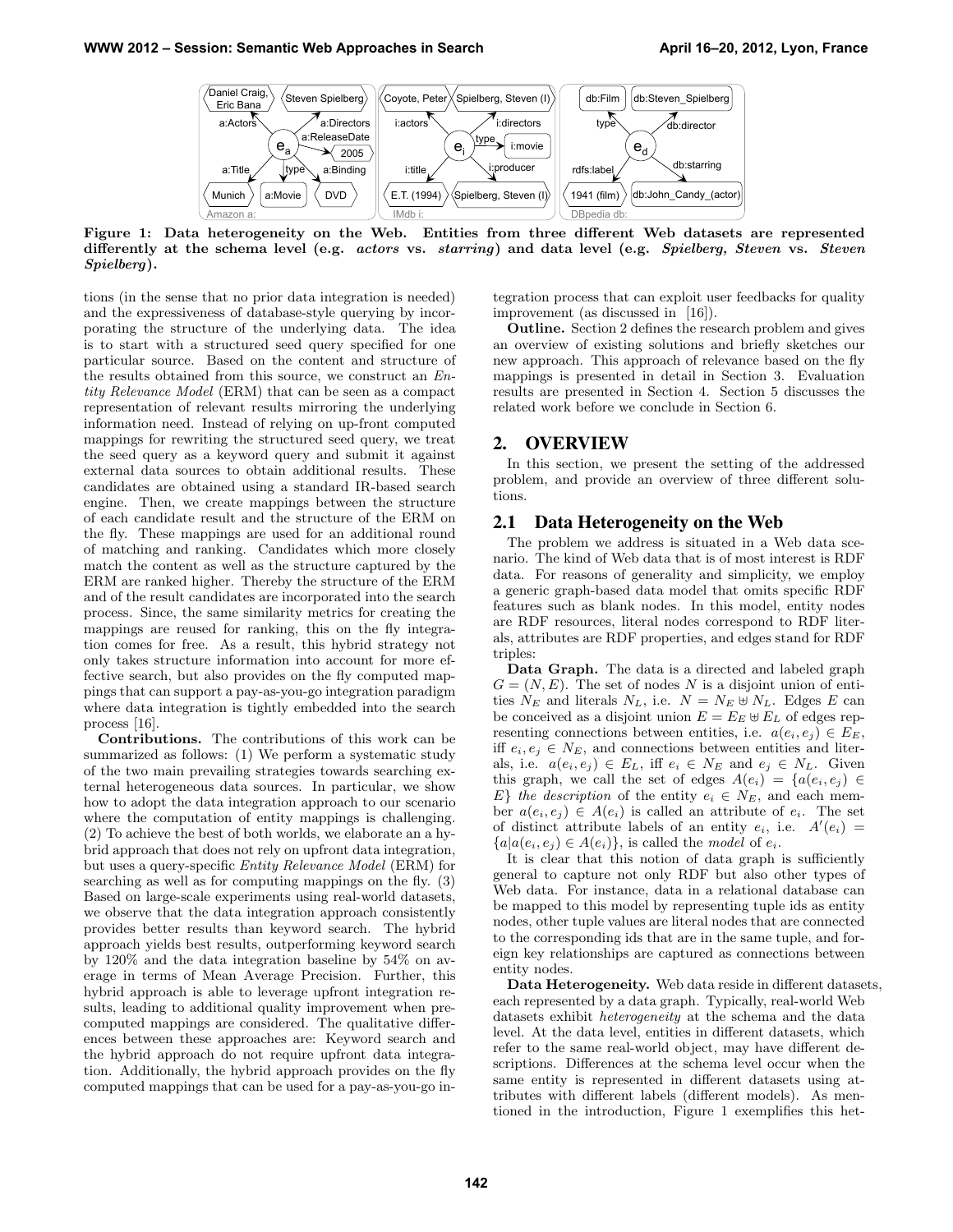erogeneity exhibited by real-world datasets. Dealing with these types of heterogeneity requires data integration. For this, a large body of work on schema alignment and entity consolidation (record linkage) can be leveraged to compute mappings between data sources [8]. While mappings of varying semantics have been proposed, the most basic and commonly used one asserts that two elements (schema elements or entities) are the same (i.e. same-as mappings).

#### 2.2 Research Problem

Given this model of Web data, structured queries can be specified to search over such datasets. The most commonly used language for querying RDF data on the Web is SPARQL [1]. One essential feature of SPARQL is the Basic Graph Pattern (BGP). Basically, a BGP is a set of conjunctive triple patterns, each of the form *predicate*(subject, object). They represent patterns because either predicate, subject or object might be a variable, or is explicitly specified as a constant. Answering these queries amounts to the task of graph pattern matching, where subgraphs in the data graph matching the query pattern are returned as results. Predicates are matched against edges in the data graph, whereas bindings to subjects and objects in the query are entity or literal nodes.

One particular form of BGP with high importance are so-called entity queries. Essentially, they are star-shaped queries with the node in the center of the star representing the entity (entities) to be retrieved. Figure 6 provides 3 examples. According to a recent Web query logs study performed by Yahoo! researchers, queries searching for entities constitute the most common type on the Web [18]. Also, most of the current Semantic Web search engines such as Sig.ma<sup>1</sup> and Falcons  $[5]$  focus on answering these queries. For the sake of clarity, we also focus on this type of queries in this paper to illustrate the main ideas underlying our approach. Later, we will point out how our approach can be extended towards supporting general graph patterns. This however requires more complex algorithms for searching paths between entity nodes matching the query keywords (i.e. matching the seed query represented as keywords).

Problem. Based on her knowledge about the schema and data of one particular source (e.g. the one owned by the company in our scenario), it is possible for a programmer or expert user to specify complex entity queries that specifically ask for information from this source. It is however not trivial to exploit external datasets for this kind of entity search when they exhibit heterogeneity at the schema and data level as discussed before. The problem we tackle is finding relevant entities in a set of *target datasets*  $\mathbb{G}_t$  given a *source* dataset  $G_s$  and an entity query  $q_s$  adhering to the vocabulary of  $G_s$ .

#### 2.3 Solutions

Clearly, if all datasets exhibit the same schema and data representation, then  $q_s$  can directly be used to retrieve information from  $\mathbb{G}_t$ . When this is not the case, the following different solutions can be applied.

Keyword Search (KW). The first and most widespread solution to this end is to use keyword search over so called 'bag-of-words' representations of entities [20, 5]. That is, the description of an entity is simply a bag of terms. A query is also represented as terms, which is then matched against the term-based representation of the entities. Clearly, this



Figure 2: KW: A structured query (1) transformed into a keyword query (2) and matched against bag of words representations of entities (3).



Figure 3: QR: A query for Amazon is rewritten into a query for DBpedia with constants being replaced with variables, and the missing mapping results in an "empty" triple pattern.

approach is simple but also flexible in the sense that the same keyword query specified for  $G_s$  can also be used for  $\mathbb{G}_t$  because results from  $\mathbb{G}_t$  can be obtained when there are matches at the level of terms. As illustrated in Figure 2, this approach ignores structure information and vocabulary mismatches.

Structured Query Rewriting (QR). Another view on this retrieval problem is the database perspective. Here, structure information in the entity descriptions is taken into account. However, this also requires the query to be fully structured. The strategy to query over multiple datasets and to deal with data heterogeneity here is to rewrite the structured seed query  $q_s$  into a query  $q_t$  that adheres to the vocabulary of the target dataset  $G_t \in \mathbb{G}_t$ . For this, same-as mappings are computed using entity consolidation and schema mapping tools [8, 9, 13, 4]. Then, predicates and constants in  $q_s$  referring to attributes and entities in  $G_s$  are replaced with predicates and constants representing corresponding attributes and entities in  $G_t$ . While this strategy can exploit the fine grained structure of data and query, it relies on upfront data integration, which is problematic in the Web scenario because Web datasets are heterogeneous and evolve quickly. In our experiment on the datasets prepared for the Billion Triple Challenge<sup>2</sup> for instance, we observe that state-of-the-art entity consolidation approaches [4] do not scale well to large datasets [21]. In particular, they are focused on the single-domain setting such that for these heterogeneous datasets (where many of them exhibit only small pairwise overlaps at the schema level), only a relatively small amount of correct mappings could be produced. Thus, rewriting constants using entity mappings is especially challenging in this scenario.

In fact, it has been recognized that integration at the Web scale is too complex and resource-intensive to be performed completely upfront [16]. A more practical strategy to deal with this dynamic and large-scale environment is to perform integration as you go [16], i.e. at usage time as the system evolves. In this regard, an alternative solution is to precompute schema mappings only. Then, entity mappings

 $\frac{1}{1}$ http://sig.ma/

<sup>2</sup>http://challenge.semanticweb.org/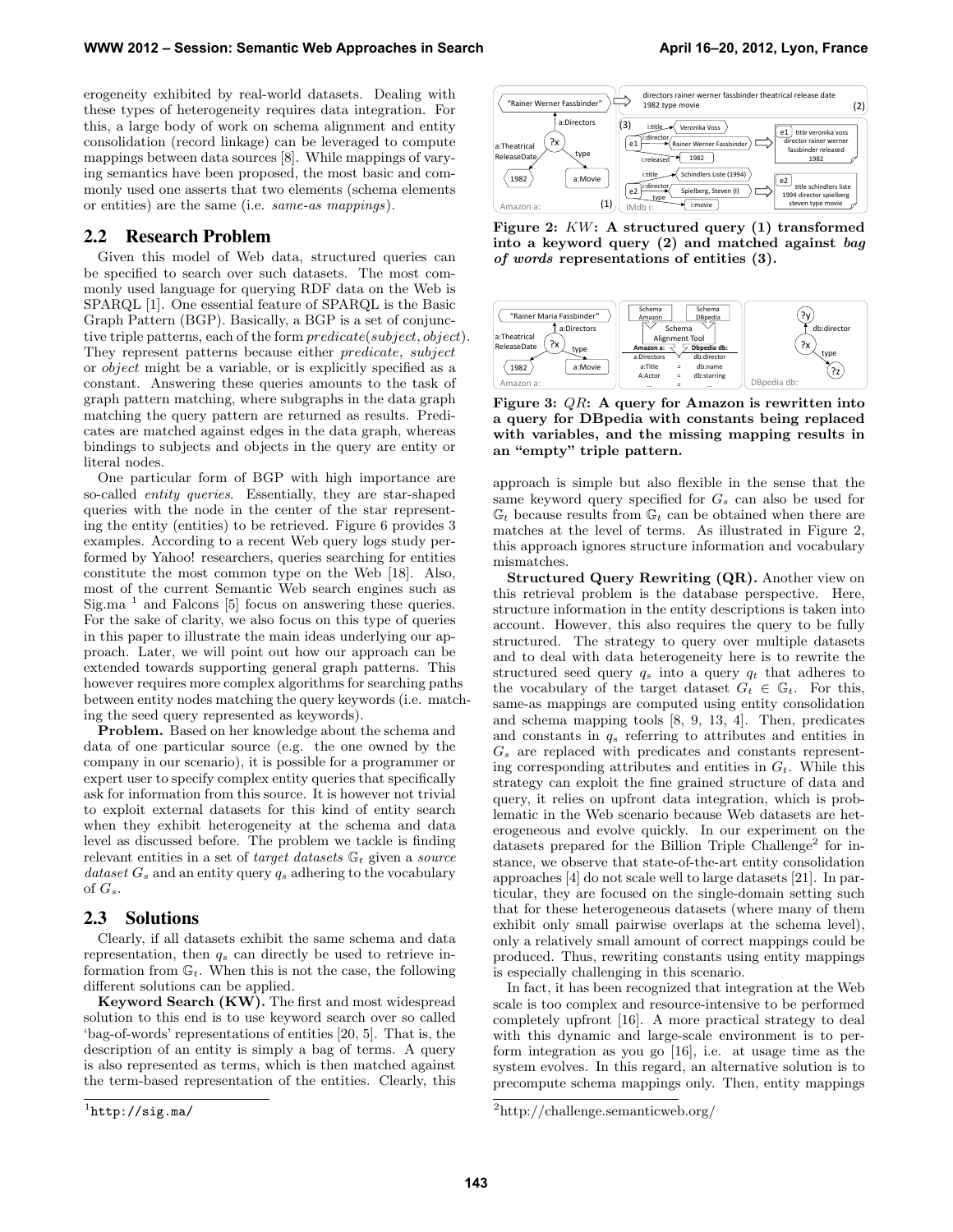that are needed for a specific query are obtained at runtime. Figure 3 illustrate this: Schema mappings are used to rewrite the query, triple patterns for which no corresponding schema-level mappings exist are omitted, and constants are replaced with variables (instead of being replaced with constants that adhere to the vocabulary of the target source). The resulting query captures only structure constraints of the original query and thus, produces possibly much more results than a query where constants are also rewritten. To achieve that, a standard IR search engine can be leveraged to limit the results to only those, which match the constants expressed as keyword queries. That is, the constants that have been replaced by variables in the first step, act as a keyword query in the second step to perform on the fly entity consolidation, i.e. to find entities in  $G_t$ , which match the entities in  $G_s$  as represented by the constants (such as "Rainer Maria Fassbinder 1982" in the example).

Our approach. In this paper, we present a framework to address this problem of querying heterogeneous Web data using on the fly mappings computed in a pay-as-you-go fashion based on entity relevance models. This framework is instantiated involving the following four steps. (1) First, we compute an ERM from the results returned from the source dataset  $G_s$  using  $q_s$ . (2) Second, we treat  $q_s$  as keywords and using a standard IR-based search engine, we obtain result candidates from the target datasets  $G_t$ . (3) Then, a lightweight on the fly integration technique is employed, which maps the structure of result candidates to the structure of the ERM. (4) Finally, the result candidates are ranked according to their similarity to the ERM using the mappings computed at runtime.



Figure 4: Example set  $R_s$  of two entities  $e_1, e_2$  obtain for query  $q_s$ 

### 3. SEARCH OVER HETEROGENEOUS DATA

In this section, we present how the entity relevance model is constructed and discuss how this model can be exploited for ranking and relevance-based on the fly data integration.

#### 3.1 Entity Relevance Model

We aim at building a model that captures the structure and content of entities relevant to the information need, which is expressed in the seed entity query  $q_s$ . The proposed model is called the Entity Relevance Model (ERM). The ERM builds upon the concept of language model, a statistical modeling technique frequently applied in Information Retrieval tasks. We start with a brief overview of language models for IR (see [17] for more details).

Language Model. The main idea here is to see documents and queries as samples from different probability distributions also called language models. More precisely, a language model is a multinomial distribution, which assigns

(1) ERM

| a <sub>s</sub> | $k(a_s)$ | $w$ : $P_s(w a_s)$                                   |  |
|----------------|----------|------------------------------------------------------|--|
| label          |          | world:0.2, on:0.2, wires:0.2,                        |  |
| starring       | 0.5      | klaus: $0.25$ , löwitsch: $0.25$ , barbara: $0.25$ , |  |
| directory      |          | rainer: 0.33, werner: 0.33, fassbinder: 0.33         |  |
| released       |          | 1973:0.5, 1982:0.5                                   |  |
| language       | 0.5      | german:1                                             |  |
| type           |          | film:1                                               |  |
| $e_t$          |          |                                                      |  |
| $a_{t}$        |          | $w: P_t(w a_t)$                                      |  |
| i: title       |          | e: 0.33, t: 0.33, 1994: 0.33                         |  |
|                |          |                                                      |  |

| v.                 |                                        |
|--------------------|----------------------------------------|
| $a_{t}$            | $w$ : $P_t(w a_t)$                     |
| i: title           | e: 0.33, t: 0.33, 1994: 0.33           |
| i:actors           | $covote: 0.5$ , peter: $0.5$           |
| <i>i:directors</i> | spielberg:0.33, steven:0.33, i:0.33    |
| i: producer        | spielberg: 0.33, steven: 0.33, i: 0.33 |
| type               | movie:1                                |
|                    |                                        |

Figure 5: (1) ERM constructed from the entities  $e_1, e_2$  of Figure 4. The ERM has a field for each attribute with label  $a_s$ . Each field is weighted with  $k(a_s)$  and has a language model  $P_s(w|a_s)$  defining the probability of  $w$  occurring in field  $a_s$ .

(2) Representation of the entity  $e_i$  of Figure 1 with language models for each attribute labeled  $a_t$ .

a probability to every word  $w$  in the vocabulary. Considering the underlying statistical process that leads to the generation of query and document samples, the corresponding query and document language models can be reconstructed when the samples are large and representative. A Maximum Likelihood Estimator is often used for this. For example, given a document corpus  $C$ , the vocabulary of terms  $V$ , the language model  $P(w|D)$  representing document  $D \in C$  can be estimated as follows:

$$
P(w|D) = \lambda \frac{n(w, D)}{|D|} + (1 - \lambda)P(w|C)
$$
 (1)

where  $n(w, D)$  is the count of word w in D, |D| is the document length, and  $P(w|C)$  is a background probability, which is used for smoothing controlled by the parameter  $\lambda$ . While a query Q may be too short as a sample, it has been shown that pseudo-relevance feedback (PRF) results obtained for it can serve as a representative sample of the information need, from which a query model (called relevance model) can be reconstructed. Thus, instead of the query, a relevance model  $P(w|Q)$  is reconstructed of PRF results [14]. For ranking, a document  $D$  is considered relevant to a given query  $Q$ , if their probability distributions are close in "distance". One way to achieve this is using the negative cross-entropy  $-H$ :

$$
H(Q||D) = \sum_{w \in V} P(w|Q) \log P(w|D)
$$
 (2)

We adopt this modeling approach to the problem of searching structured Web data. Our goal is to model both the structure and the content of entities. The idea behind the ERM is to represent the attribute structure of entities by a set of language models, and each language model captures the content of the respective attribute. Hence, instead of using language models to represent entire documents, we use them for modeling attribute values.

**Entity Relevance Model.** The  $ERM = (R_s, A_s, P_s)$  is a composite model consisting of a set of entities  $R_s \subseteq N_E$ , a set of attributes  $A_s \subseteq E$ , and a set of language models  $\mathcal{P}_s$ . Each  $P_s \in \mathcal{P}_s$  is associated with a weight defined through the function  $k : \mathcal{P}_s \to [0, 1]$ . The entities  $R_s$  are obtained by submitting the query  $q_s$  against the source dataset  $G_s$  and used as pseudo-relevance feedback. A<sup>s</sup> denotes the set of all distinct attribute labels that are associated with the entities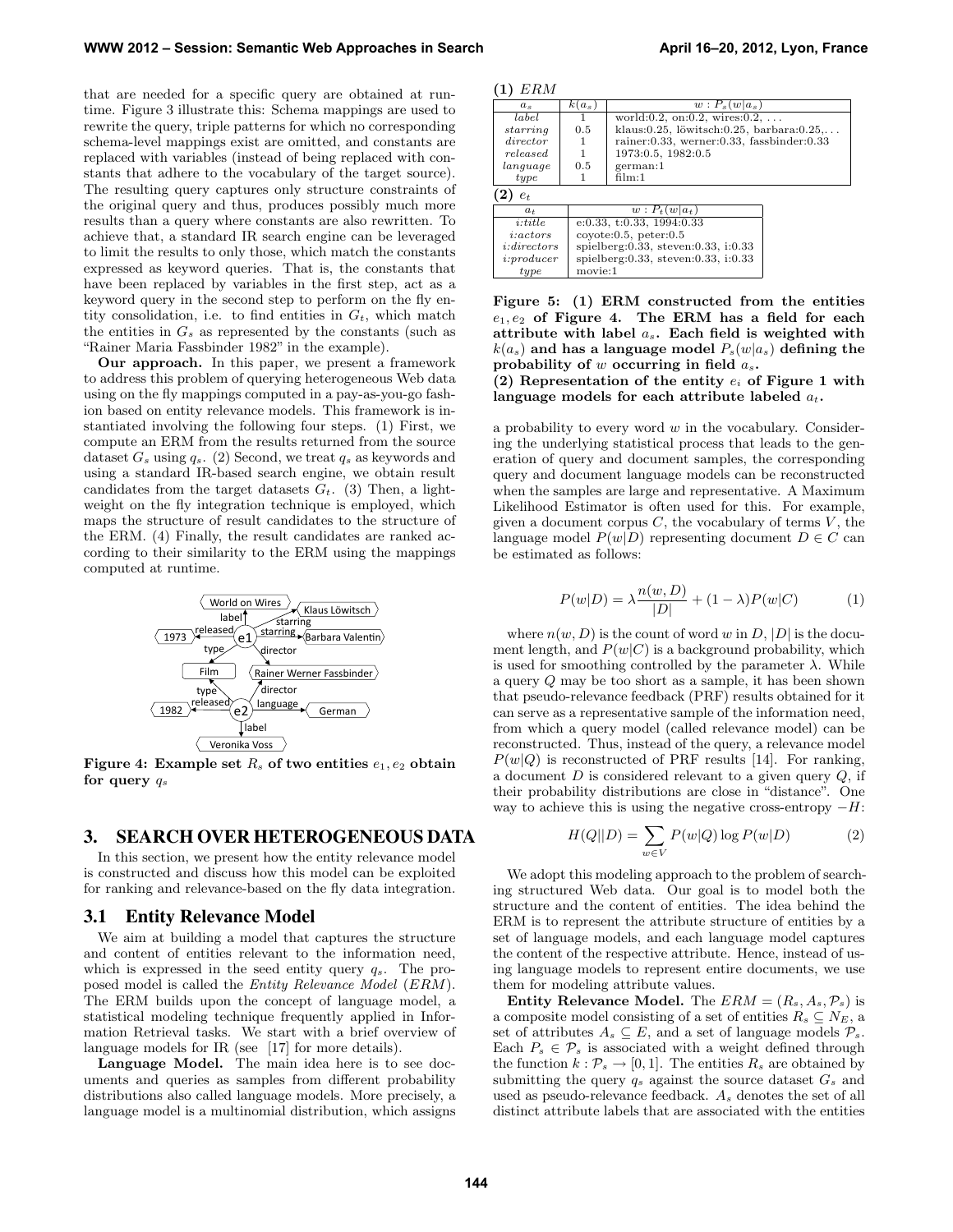#### **WWW 2012 – Session: Semantic Web Approaches in Search <b>April 16–20, 2012, Lyon, France**

 $R_s$ , i.e.  $A_s = \{a | a \in A'(e), e \in R_s\}$ . For each distinct attribute label  $a_s \in A_s$ , we compute a corresponding language model  $P_s(w|a_s) \in \mathcal{P}_s$  and its weight  $k(a_s)$ . The language model  $P_s(w|a_s)$  specifies the probability of any word  $w \in V$ occurring in the nodes of data graph edges with label  $a_s$ , where V is the vocabulary of all words. Let  $N(e_i, a_s)$  be the set of nodes that is connected with  $e_i$  through edges with label  $a_s$ , i.e.  $N(e_i, a_s) = \{e_j | a_s(e_i, e_j) \in E\}$ , we compute  $P_s(w|a_s)$  from all entity descriptions for  $e_i \in R_s$  as follows:

$$
P_s(w|a_s) = \frac{\sum_{e_i \in R_s} \sum_{e_j \in N(e_i, a_s)} n(w, e_j)}{\sum_{e_i \in R_s} \sum_{e_j \in N(e_i, a_s)} |e_j|}
$$
(3)

where  $n(w, e)$  denotes the count of word w in the node e and  $|e|$  is the length of  $e$  (the number of words contained in e). The outer sum goes over the entities  $e_i \in R_s$  and the inner sum goes over all values  $e_i$  of attributes with labels  $a_s$ . Thus, entity descriptions, which do not have the attribute  $a_s$ , do not contribute to  $P_s(w|a_s)$ . In order to capture the importance of these attribute-specific language models, we compute  $k(a_s)$  as the fraction of entities having an attribute with label  $a_s$ :

$$
k(a_s) = \frac{n(a_s, R_s)}{|R_s|} \tag{4}
$$

where the numerator denotes the number of entities having an attribute with label  $a_s$  and the denominator is the total number of entities in  $R_s$ . In summary, an ERM can be seen as a query specific model built from pseudo-relevance feedback entities retrieved for the seed query  $q_s$ . An example for an ERM constructed from two entities is illustrated in Figure 5 (1).

#### 3.2 Search Using ERM

We tackle the problem of searching over heterogeneous data in a way similar to entity consolidation. That is, given the results  $e_s \in R_s$  from the source dataset obtained for the seed query, we aim at finding entities in the target datasets which are similar to  $R_s$ . We use the ERM as the model of those relevant results. In particular, we estimate which entities  $e_t$  of  $G_t$  are relevant for the query  $q_s$  by measuring their similarity to the ERM and rank them by decreasing similarity. We model a candidate entity  $e_t$  analogously to the ERM:  $e_t = (A_t, \mathcal{P}_t)$  where  $A_t = A'(e_t)$  is the set of attributes of  $e_t$  and  $\mathcal{P}_t$  is a set of language models. Similar to the ERM,  $P_t$  contains a language model  $P_t(w|a_t)$  for each distinct attribute label  $a_t \in A_t$ . Let  $N(a_t)$  be the set of value nodes of the attribute  $a_t$ , i.e.  $N(a_t) = \{e_j | a_t(e_t, e_j) \in E\},\$  $P_t(w|a_t)$  is estimated as follows:

$$
P_t(w|a_t) = \frac{\sum_{e_j \in N(a_t)} n(w, e_j)}{\sum_{e_j \in N(a_t)} |e_j|}
$$
(5)

Here, the sum goes over all values  $e$  of attributes with label  $a_t$ ,  $n(w, e)$  denotes that number of occurrences of w in e, and  $|e|$  denotes the length of e. Figure 5 (2) illustrates an example.

We calculate the similarity between the  $ERM$  and a candidate entity  $e_t$  by measuring the "distance" between a language model of  $ERM$  and a language model of  $e_t$  using the (negative) cross entropy  $-H$ . We sum over these "distances" and weight each summand by  $k(a_s)$  and the parameter  $\beta_{(a_s)}$ :

$$
Sim(ERM, e_t) = \sum_{a_s \in A_s} \beta(a_s) \cdot k(a_s) \cdot H(P_s(w|a_s)||P_t(w|a_t))
$$
\n(6)

The parameter  $\beta$  gives us the flexibility to boost the importance of attributes that occur in the query  $q_s$  as follows:

$$
\beta(a_s) = \begin{cases} 1 & \text{if } a_s \notin q_s \\ b & \text{if } a_s \in q_s, b \ge 1 \end{cases}
$$
 (7)

In particular, we apply this similarity calculation only when we know which attribute label  $a_s$  of  $ERM$  should be matched against which attribute  $a_t$  of  $e_t$ . We address this problem in the next section and show how the ERM can be exploited to create on the fly schema mappings, i.e. mappings between an attribute  $a_t$  and a field  $a_s$  of ERM. Equation 6 applies to corresponding pairs of attribute and field. If there is no mapping between  $a_s$  and  $a_t$ , then we use a "maximum distance". This distance is computed as the cross entropy between  $P_s(w|a_s)$  and a language model that contains all words in the vocabulary but the ones in  $P_s(w|a_s)$ .

For constructing the language models of the ERM and of the candidate entities, a maximum likelihood estimation has been used, which is proportional to the count of the words in an attribute value. However, such an estimation assigns zero probabilities to those words not occurring in the attribute value. In order to address this issue,  $P_t(w|a_t)$  is smoothed using a collection-wide model  $c_s(w)$ , which captures the probability of w occurring in the entire dataset  $G_s$ . This smoothing is controlled by the Jelinek-Mercer parameter  $\lambda$ . As a result, the negative cross entropy  $-H$  is calculated over the vocabulary V of field  $a_s$  as:

$$
H(P_s||P_t) = \sum_{w \in V} P_s(w|a_s) \cdot \log(\lambda \cdot P_t(w|a_t) + (1 - \lambda) \cdot c_s(w))
$$
\n(8)

# 3.3 On The Fly Integration Using ERM

We want to determine which attribute of an entity needs to be compared to a given field of the ERM constructed for  $q_s$ . The ERM is not only used for search, but also exploited for this alignment task. The details for computing mappings between entity attributes  $a_t \in A_t$  and ERM fields  $a_s \in A_s$ are presented in Algorithm (1). The rational of the algorithm is that a field  $a_s$  is aligned to an attribute  $a_t$  when the cross entropy  $H$  between their language models is low, i.e. a mapping is established, if  $H$  is lower than a threshold t (normalized based on the highest cross entropy, line 12). The algorithm iterates over  $n \cdot r$  comparisons in worst case for an ERM with *n* fields and an entity with  $r = |A'(e_t)|$ attribute labels. Note that  $n$  and  $r$  are relatively small (see Table 1 and Table 3) because this algorithm operates only on entities that are requested as part of the search process compared to full-fledge upfront integration that takes the entire schema into account. Further, ranking requires the same computation (Equation 8) and thus the entropy values computed here are kept and subsequently reused for ranking. Moreover, for a faster performance, ERM fields having a weight of  $k(a_s) < c$  can be pruned due to their negligible influence (see Section 4.6 and 4.7). In addition, existing mappings can be reused to reduce the number of comparisons even further.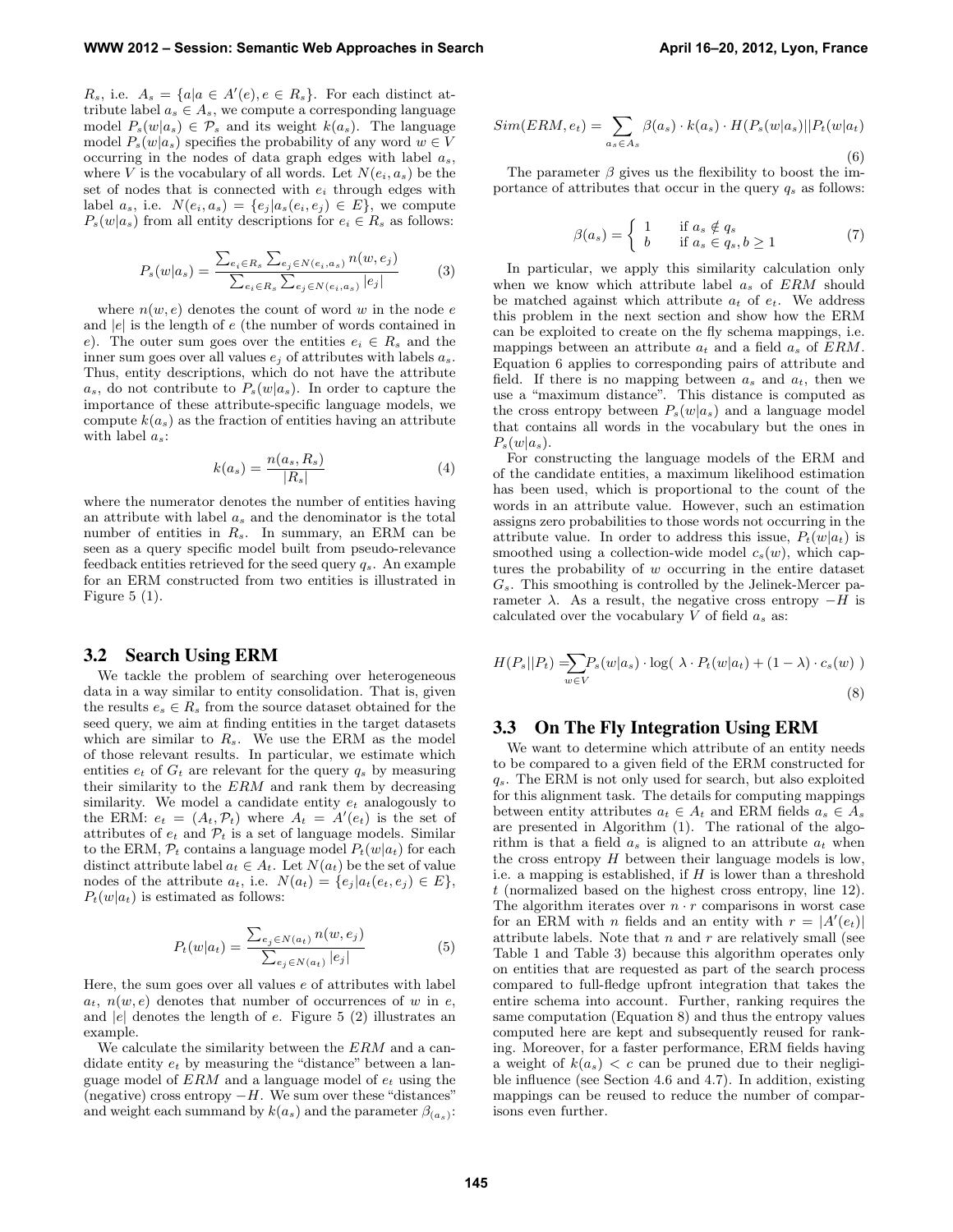Algorithm 1 On the fly Alignment

| $\cdots$                                                                           |                           |  |  |
|------------------------------------------------------------------------------------|---------------------------|--|--|
| <b>Input:</b> ERM, Entity $e_t$ , Threshold $t \in [0, 1]$                         |                           |  |  |
| <b>Output:</b> Mappings $A := \{(a_s, a_t)   a_s \in A_s, a_t \in A_t \cup null\}$ |                           |  |  |
| 1: $A := new Map$                                                                  |                           |  |  |
| 2: for all $a_s \in A_s$ do                                                        |                           |  |  |
| 3:<br>$cand Mappings := new~OrderedByValueMap$                                     |                           |  |  |
| 4:<br>for all $a_t \in A'(e_t)$ do                                                 |                           |  |  |
| 5:<br>if $a_t \notin A.values$ then                                                | // If not already aligned |  |  |
| $rac{6}{7}$<br>$h \leftarrow H(P_s(w a_s)  P_t(w a_t))$ // see equation (8)        |                           |  |  |
| $cand Mappings.add(a_t, h)$                                                        |                           |  |  |
| 8:<br>end if                                                                       |                           |  |  |
| 9:<br>end for                                                                      |                           |  |  |
| 10:<br>$bestA \leftarrow candMappings.firstValue$                                  |                           |  |  |
| 11:<br>$worstA \leftarrow candMappings. lastValue$                                 |                           |  |  |
| 12:<br>if $bestA < t \cdot worstA$ then                                            |                           |  |  |
| 13:<br>$a_t \leftarrow \text{cand} \text{Mappings}.$ first Key                     |                           |  |  |
| 14:<br>$A.add(a_s, a_t)$                                                           |                           |  |  |
| 15:<br>else                                                                        |                           |  |  |
| 16:<br>$A.add(a_s, null)$                                                          | no mapping found          |  |  |
| 17:<br>end if                                                                      |                           |  |  |
| $18:$ end for                                                                      |                           |  |  |
| 19: return $A$                                                                     |                           |  |  |
|                                                                                    |                           |  |  |

## 4. EXPERIMENTS

In this section, we report on the experiments conducted with the three solutions discussed in Section 2. We experimented with different parameter settings and observed that performance is stable when the employed parameters are in certain ranges (will be discussed in Section 4.6). Results reported in the following are obtained using the configuration:  $b = 10$ ,  $c = 0.8$ ,  $t = 0.75$ . The smoothing parameter  $\lambda$ , whose effect on retrieval performance has been studied extensively for IR tasks, was set to 0.9, a common value used in literature. We follow the Cranfield[6] methodology for the experiments on the search effectiveness and adopt the same methodology to analyze the effectiveness of mapping computation.

### 4.1 Datasets

Our experiments were conducted with 3 RDF Web datasets, DBpedia 3.5.1, IMdb, and Amazon. In every experiment, one of them serves as the source dataset and the other two represent the target datasets. DBpedia is a structured representation of Wikipedia, which contains more than 9 million entities of various types, among them about 50k entities typed as films. The IMdb and Amazon datasets are retrieved from www.imdb.com and www.amazon.com [23], and then transformed into RDF. The IMdb dataset contains information about movies and films, whereas the Amazon dataset contains product information about DVDs and VHS Videos. These three datasets are representative for our Web scenario because a vertical search application running one of these datasets (e.g. the one owned by the company in our scenario) could benefit from incorporating the other two into the search process. Further, the datasets exhibit the heterogeneity previously illustrated in Figure 1. Table 1 gives details about each dataset.

| Dataset     | #Entities | #Distinct<br>Attribute<br>Labels | A(e) <br>$\pm$ StdDev. |
|-------------|-----------|----------------------------------|------------------------|
| Amazon      | 115K      | 28                               | $18.4 \pm 3.8$         |
| <b>IMdb</b> | 859K      | 32                               | $11.4 \pm 6.4$         |
| DBpedia     | 9.1M      | 39.6K                            | $9+18.2$               |

Table 1: Dataset statistics

# 4.2 Queries and Ground Truth

Our goal is to find relevant entities in the target datasets  $\mathbb{G}_t$  for a given query  $q_s$ . In this setting, we can determine the relevant entities in  $\mathbb{G}_t$  by manually rewriting the query  $q_s$ to obtain a structured query  $q_t$  adhering to the vocabulary of  $G_t \in \mathbb{G}_t$ . Figure 6 shows such a set of queries, one of the queries serves as the source query  $q_s$  and the results of the other two queries capture the ground truth for the retrieval experiments.

We created three query sets, each containing 23 SPARQL BGP entity queries of different complexities, ranging from 2 to 4 triple patterns that produce a varying number of results, see Table 2. The queries represent information needs like retrieve "movies directed by Steven Spielberg", "movies available in English and also in Hebrew", or "movies directed by Rainer Werner Fassbinder, which were released in 1982". The last query is illustrated in Figure 6.

| Rel. Entities | Amazon | IMdb  | DBpedia |
|---------------|--------|-------|---------|
|               |        |       |         |
| max           | 153    | 834   |         |
| avg.          | 32.2   | 114.9 | 10.9    |
| median        | 18     |       |         |
| min           |        |       |         |
|               |        |       |         |

Table 2: Results per query and dataset.

| Source Dataset | $\pm$ StdDev.<br>ERMI |
|----------------|-----------------------|
| Amazon         | $14.1 \pm 3.6$        |
| IMdh           | $15.8 \pm 6.7$        |
| $DB$ pedia     | $23 + 5.4$            |

Table 3: Average number of fields of an ERM.

#### 4.3 Systems

We implement the strategies as discussed previously in Section 2.

Keyword Query (KW). IR style keyword search on Web data has been proposed [20, 5] and implemented as an adoption of Lucene<sup>3</sup>, an IR engine, which applies a document and query length adjusted TF/IDF-based ranking function. We use the Semplore implementation [5], which uses a virtual document for every entity description and use the concatenations of attribute labels and attribute values as document terms. In the same way, we transform the structured query into a keyword query by using the concatenations of predicates and constants of the structured query as terms. The resulting keyword query retrieves all virtual documents representing entity descriptions, which contain some of the corresponding terms.

Query Rewriting (QR). This system is based on query rewriting using precomputed schema mappings. We created same-as mappings with the tools Falcon-AO [13] and Aroma [7] using their default configurations. Table 4 shows the number of mappings between the datasets. Then, to rewrite constants at runtime as discussed, we apply the KW baseline on top to limit the search results produced by the rewritten query to those that match constants formulated as a keyword query.

| $\mathop{\rm Datasets}\nolimits$ | Falcon-AO[13] | Aroma <sub>17</sub> |
|----------------------------------|---------------|---------------------|
| $A$ mazon-I $M$ db               |               |                     |
| Amazon-DBpedia                   |               |                     |
| IMdb-DBpedia                     |               |                     |
|                                  |               |                     |

Table 4: Number of mappings.

Hybrid (ERM). 3 different versions are employed: (1) ERM computes mappings on the fly.

(2)  $ERM_a$  relies entirely on the alignment computed upfront by Falcon-AO. This version of ERM can be seen as a combination of our approach and query rewriting that mimics the QR baseline. The precomputed mappings are used

<sup>3</sup>http://lucene.apache.org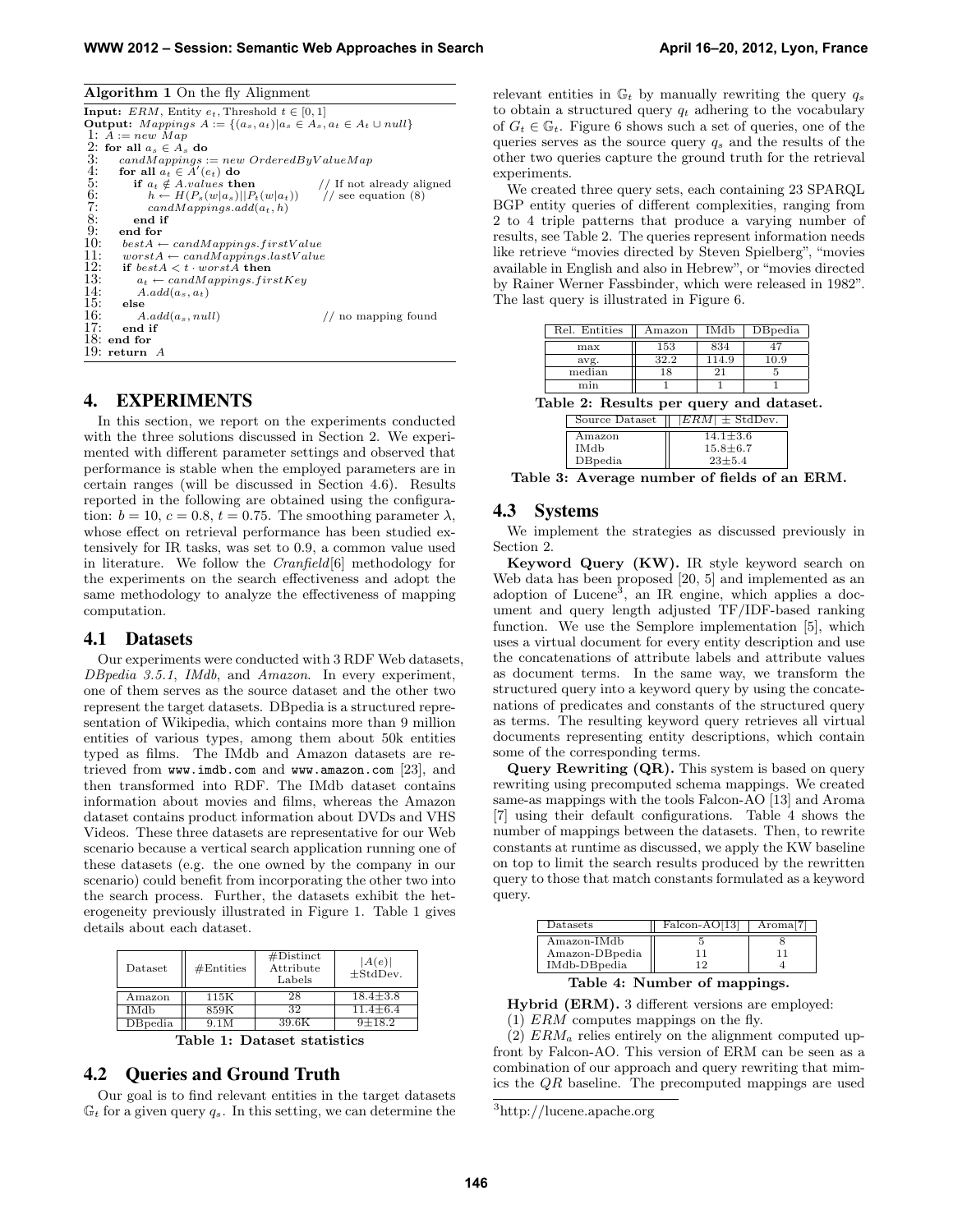

Figure 6: Example of manually created queries that serve as ground truth.

to obtained a rewritten query, which is processed to obtain results. However instead of using keyword search on top, we use the ERM and apply our approach for ranking.

(3)  $ERM_q$  combines these two approaches. It uses precomputed mappings and creates additional mappings on the fly for those attributes, which could not be mapped upfront.

# 4.4 Search Effectiveness

We use the standard IR measures precision, recall, mean average precision (MAP) and mean reciprocal rank (MRR). We retrieve the top five thousand entities using the initial keyword search, rank them, and compute the metrics based on the top one thousand entities returned by each system. The results for six different retrieval settings are shown in Figure 7:

First, we examine the scenario without prior data integration. Here, finding relevant entities in the target dataset is only possible with  $KW$  or  $ERM$ . When comparing their results (Figure 7), we observe that  $ERM$  outperforms  $KW$ across all metrics and retrieval settings and improves over KW by 120% on average in terms of MAP. Looking at the different retrieval settings, we can see that ERM performs best between IMdb and Amazon (i.e. when IMdb or Amazon are either source or target dataset), where MAP are 0.8 and 0.95, respectively. The reason for this is that both datasets hold only entities from similar domains, movies and DVD/Videos, and describe them using similar attributes. DBpedia seems to be the most difficult one, mainly due to its schema complexity: It is very heterogeneous, containing information about different types of entities. Thus, whereas only one type have to be considered in the other datasets, identifying the relevant types out of a much larger set of possible candidates is also part of the retrieval problem here. Further, entities in DBpedia often exhibit redundant attributes with same values, e.g. name, title and rdfs:label, which leads to higher ambiguity during the computation of mappings. Across all retrieval settings, ERM yields MAP above 0.5. Also similarly good performance could be achieved for MRR and P@10, which consider the top of the ranked results. The robustness of the retrieval performance of ERM can be observed in Figure 8, which shows the interpolated precision across the recall levels. It can be observed that precision is fairly stable over different recall levels. One exception is the setting with IMdb as the target and DB pedia as the source dataset (Figure  $8(e)$ ). Here, performance decreases notably at recall levels above 0.3. This is because there are some outlier queries, which have much more relevant entities than others, and the rank of some entities obtained for these queries were relatively very low. However, P@R, where R is the number of relevant entities, is still above 0.5 even for this setting (Figure  $7(c)$ ).

In the next scenario, we examine the performance in the presence of precomputed alignments. Now, applying QR to retrieve entities is possible. This system considerably outperforms  $KW$ . Using pre-computed alignments with the hybrid approach, ERMa, yields slightly better performance than ERM on average (see Figure 7). Both, ERM and  $ERM_a$  outperform  $QR$  on average by 54%, respectively 59% in terms of MAP. The performance of  $ERM_{a}$  diverges from  $ERM$  most notably in two cases:  $ERM_a$  is worse if IMdb and Amazon are involved. It is better in the retrieval setting with IMdb and DBpedia. This is because in the latter, the alignment problem that has to be solved as part of searching is more difficult due to the higher ambiguity and complexity introduced by DBpedia. Thus, applying the rewritten query using precomputed mappings to produce candidate results yields better performance. This effect can be observed in Figure 8(e). The strategy of combining the advantages of pre-computed mappings and computing alignments on the fly implemented by  $ERM_q$  outperforms the others across all metrics (see Figure 7).

# 4.5 On The Fly Mappings

We assessed the mappings computed on the fly during the previously discussed experiments. First, we collected all mappings and manually determined the ground truth based on the pooled mappings. Since we operate on heterogeneous datasets, multiple correct mappings for one attribute are possible, e.g. title in one dataset might correctly corresponds to *title*, *name* and *label* in another dataset. Given this ground truth, we computed precision and recall of the mappings created between the fields of an ERM and the attributes of an entity. Table 3 shows the average size of an ERM and Table 1 provides the average description size of an entity. Precision and Recall are here defined as follows:

$$
Precision = \frac{|\{\text{correct mappings}\}|}{|\{\text{created mappings}\}\}|}\tag{9}
$$

$$
Recall = \frac{|\{\text{correct mappings}\}|}{|\{\text{possible, correct mappings}\}\}|
$$
(10)

where {possible, correct mappings} is the set of mappings, which could be established between the ERM and an entity as captured by the ground truth. We computed precision and recall for each individual entity considered during search, averaged over the query and finally over the entire query set. Overall, mappings obtained for 115k entities and the ERMs are taken into account. Figure  $9(a)$  shows precision and recall for the different retrieval settings. Averaging over all entities, precision is 0.46 and recall is 0.12. However, we are primarily interested in the entities, which are actually relevant. Therefore, we examine precision and recall only for these relevant entities. Here, the average over all scenarios is 0.70 for precision and 0.30 for recall, as shown in Figure 9(a). Figure 9(b) gives the average number of actual mappings created between the ERM and entities, and be-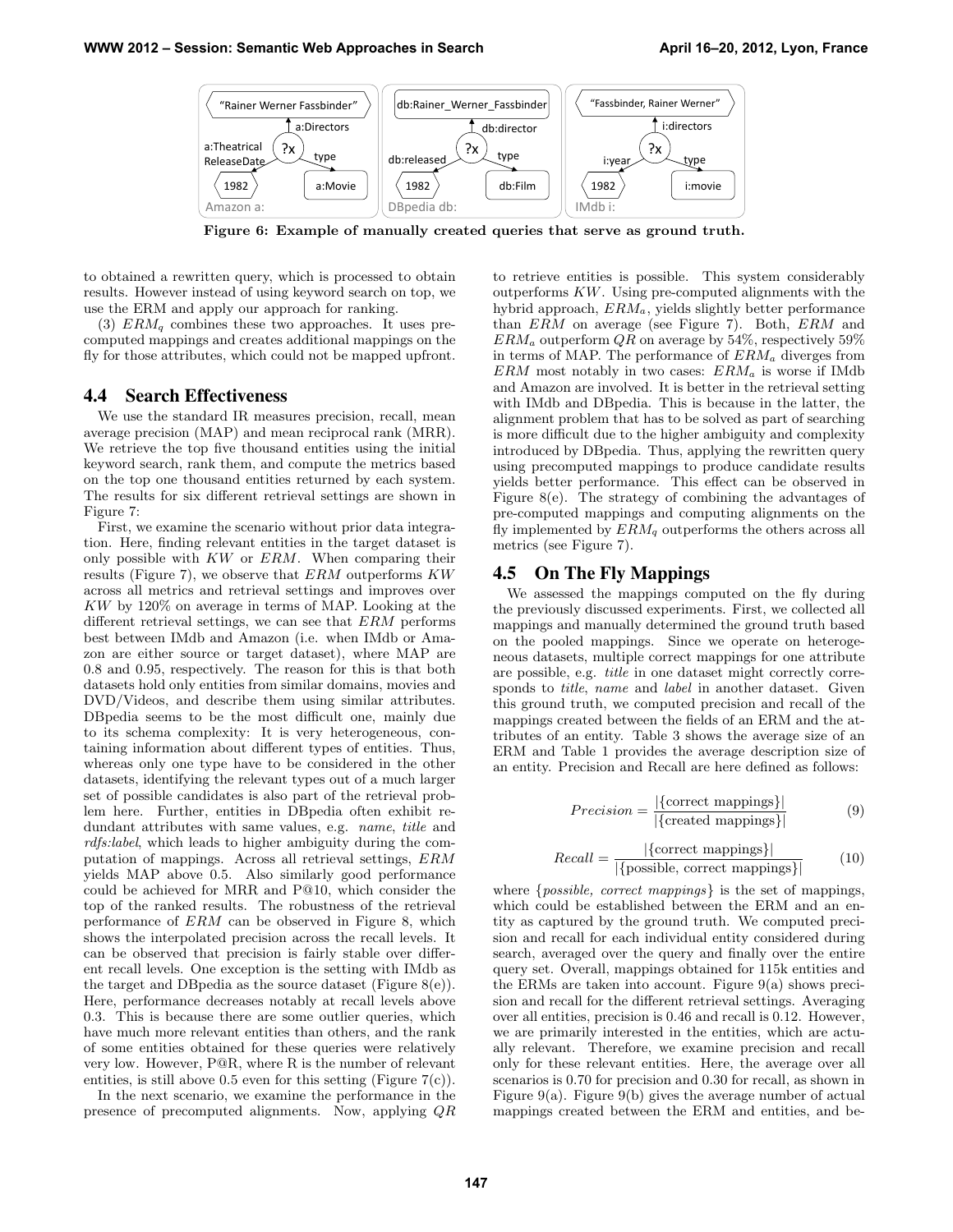

Figure 7: Retrieval performance between source dataset (S) and target dataset (T).

tween the ERM and relevant entities. Clearly, better results can be achieved for relevant entities. This is important for our search task, which is focused on finding these relevant entities.

Intuitively, the search performance depends on the quality of the alignment. We verified this by computing the Pearson correlation coefficient  $\rho$  between the search performance of the different settings captured by MAP, as reported in Figure 7(a), and the alignment quality in terms of precision and recall for relevant entities, as reported in Figure 9(a). This yields  $\rho(MAP, Precision-Rel) = 0.98$  and  $\rho(MAP, Recall-Rel) = 0.97$ , indicating strong dependency between quality of the mappings and search performance.

#### 4.6 Parameter Analysis

The hybrid approach relies on three parameters: b for boosting fields (attributes) in the seed query (Equation 7), the alignment threshold  $t$  and the threshold  $c$  for pruning fields of the ERM (Section 3.3). We analyze the robustness of search effectiveness in terms of MAP for the six retrieval scenarios by varying one parameter while keeping the others fixed at the levels we used for the experiments. The results are shown in Figure 10. We observed that boosting helps to improve the performance when dealing with similar datasets (i.e. Amazon and IMDB) but has a negative effect when a different and diverse dataset like DBpedia is involved. However, performance is rather insensitive to this parameter when  $b > 10$  (thus we chose  $b = 10$ ). Regarding the alignment threshold  $t$ , we observed that performance is fairly stable when  $t$  is within the range  $[0.2, 0.8]$ . Pruning fields has almost no effect on effectiveness.

#### 4.7 Runtime Performance

To analyze the performance of the hybrid approach, we measured query execution time for ERM across all six retrieval scenarios, i.e. for a total of 138 queries. Figure 11(a) shows the min, max and average time in seconds for each retrieval scenario. The times reported cover all steps of the retrieval process, i.e. executing  $q_s$  to obtain results for the source dataset, computing ERM, retrieving results for target datasets, computing models for each candidate entity, establishing mappings and ranking. Such a retrieval process takes less than 13 secs on average for the above configuration. The performance can be improved by increasing the pruning parameter  $c$  as shown in Figure 11(b), which shows the min, max, and average query execution time over all six scenarios for different values of c. For these runtime experiments, we use a standard laptop with Intel Core 2 Duo 2.4 GHz CPU, 4 GB RAM, Serial-ATA HDD@5400rpm, MacOS 10.6, and implemented our approach using Java 6 and Lucene 3.0 for indexing and retrieval. Computing the language models from the term-frequency vectors was performed at runtime. These tasks can also be performed at indexing time. Still, these preliminary results suggest that the hybrid approach is promising, given that not only search results but also on the fly mappings are obtained during the process.



Figure 11: Runtime performance analysis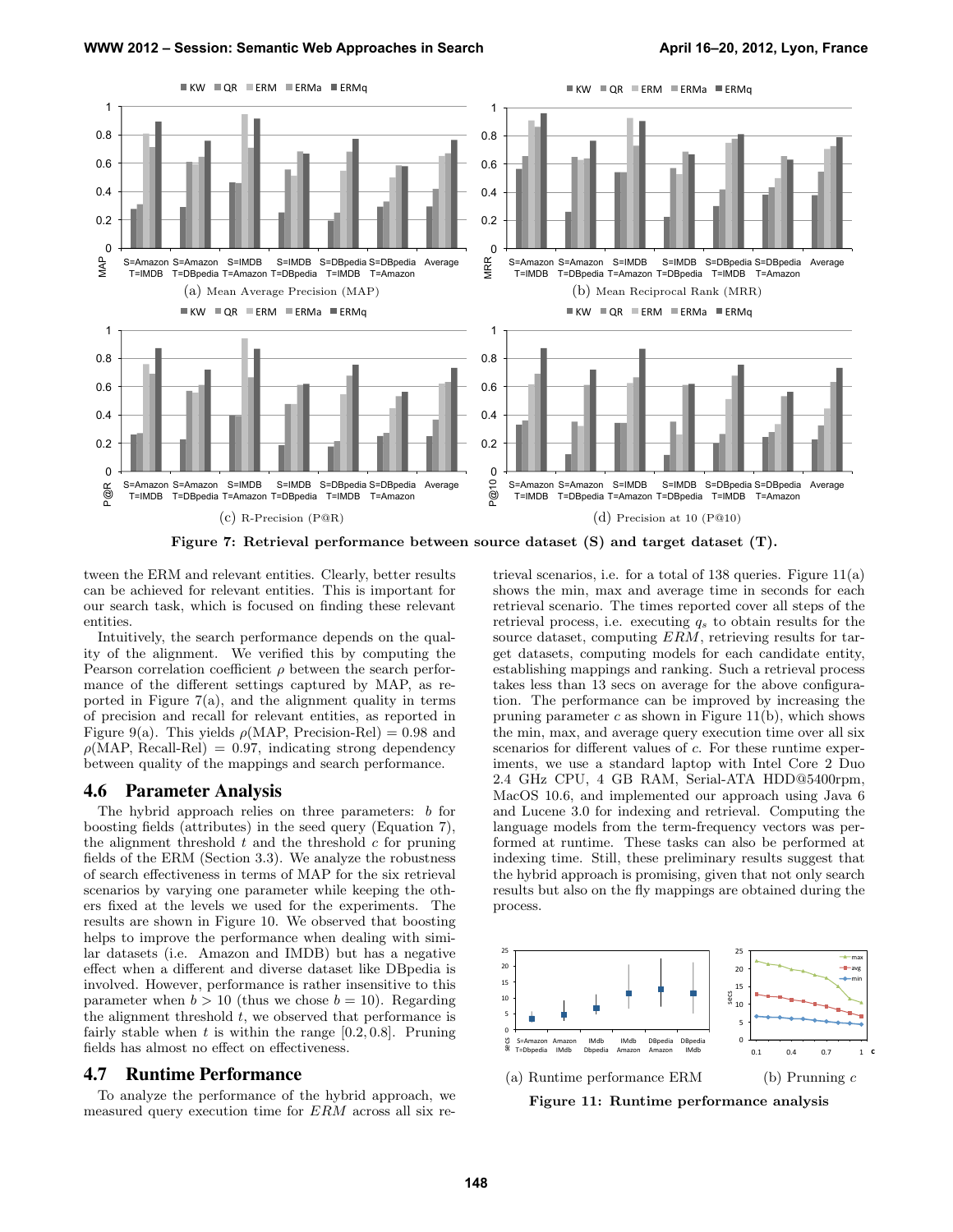



 $\blacksquare$  Avg. Align./Entity  $\blacksquare$  Avg. Align./ Rel Entity



fly between ERM and entities, respectively relevant entities (Rel).

Average number of mappings created on the fly between ERM and entities, respectively relevant entities (Rel).

Figure 9: Evaluation of the mappings created on the fly.

# 5. RELATED WORK

We have discussed related work throughout the paper. Basically, there are two existing lines of approaches, one that is based on keyword search [2, 5, 20] and the other one is structured query rewriting [3, 23, 10]. The latter type of approaches uses precomputed mappings, finds duplicates [23] or uses precomputed relaxations of the query constraints [10] to bridge differences in syntactical representation. The keyword search approaches rely on matches on the level of terms. Beside the pure 'bag-of-word' approaches [5, 20], a recent study showed that using a minimal structure by classifying attributes into important and unimportant fields improves keyword search for entities [2].

Our approach represents a novel combination which combines the flexibility of keyword search with the power of structured querying. Just like keyword search, it does not rely on precomputed mappings. However, it is able to exploit the fine-grained structure of query and results, which is the primary advantage of structured query rewriting. In addition, it can leverage existing mappings created by alignment tools like [13, 7]. We presented the general idea of our approach and preliminary results in [12].

Our work leverages several ideas that are have been pro-

posed for IR tasks. In fact, the model underlying our approach originates from the concept of language models [17], which have been proposed for modeling resources and queries as multinomial distributions over the vocabulary terms, and for ranking based on the distance between the two models, e.g. using KL-divergence [22] or cross entropy [14] as measures. More precisely, the foundation of our work is established by Lavrenko et al.[14], who propose relevance-based language models to directly capture the relevance behind document and queries. Also, structure information has been exploited for constructing structured relevance models [15] (SRM). This is the one mostly related to ERM. The difference is that while the goal of SRM is to predict values of empty fields in a single dataset scenario, ERM targets searching in a completely different setting involving multiple heterogeneous datasets. Thus, we build on well studied concepts and investigate them in a scenario different from the traditional IR settings. Instead of searching documents using keyword queries, we show how to use structured language models to process structured queries against structured data residing in external Web datasets. In this scenario, we also need to take structure mismatches (i.e. differences at the schema level) into account and thus, propose on the fly integration to deal with this problem.